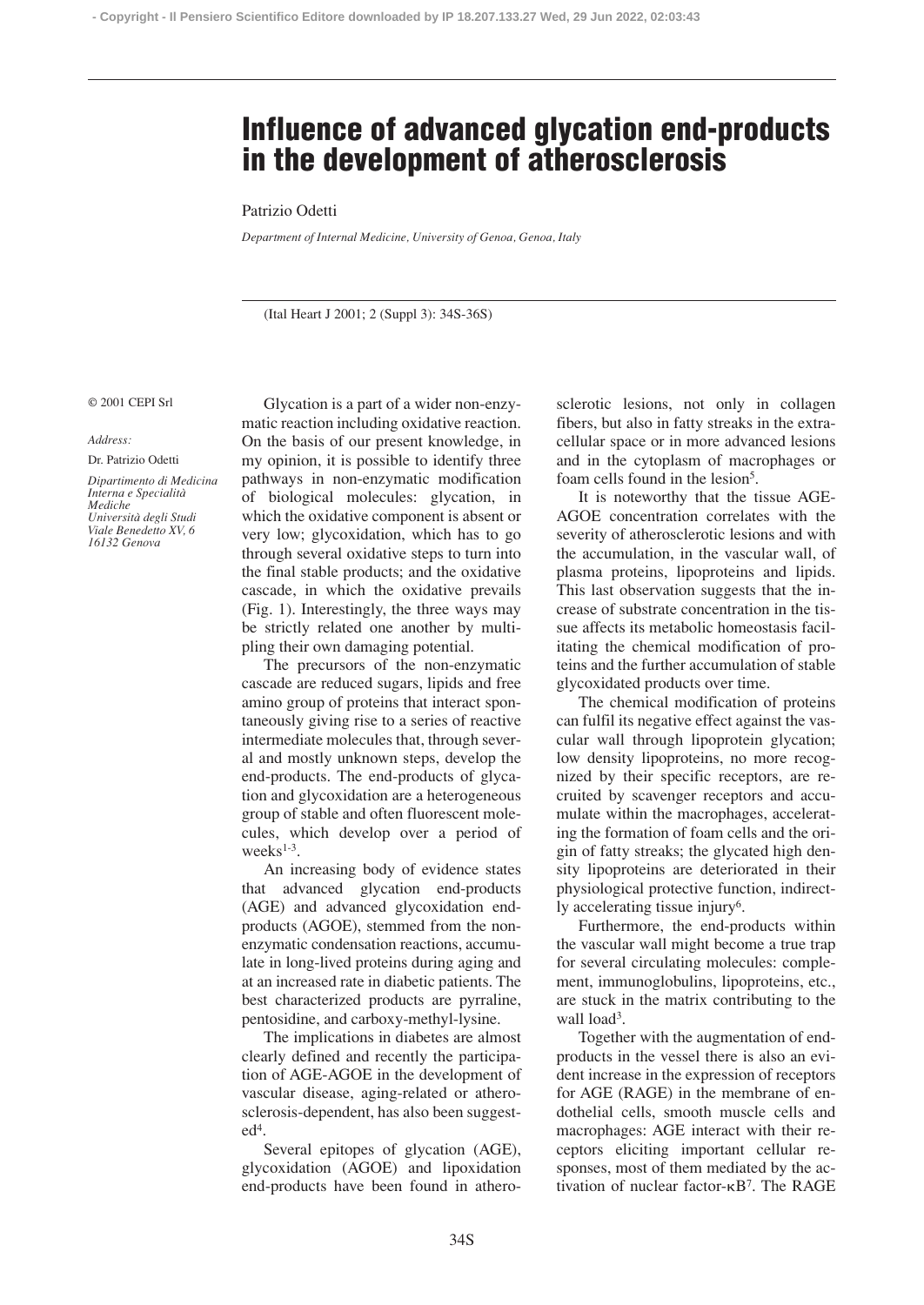

**Figure 1.** *Pathways in non-enzymatic modification of biological molecules. AGE = advanced glycation end-products; AGOE = advanced glycoxidation end-products; AOE = advanced oxidation end-products; DP = degradation products; ROS = reactive oxygen species.*

**Table I.** Advanced glycation end-product effect at cellular and tissue level.

Stimulation of lipid peroxidation (increase of reactive oxygen species, decrease of superoxide dismutase)

Modification of vascular tone (increase of endothelin-1, inhibition or reduction of nitric oxide)

Thickening of basal membrane (crosslinking and advanced glycation end-product deposits)

Secretion of cytokines (interleukin-1, tumor necrosis factor- $\alpha$ , insulin-like growth factor-1A and other cellular active molecules such as vascular cell adhesion molecule-1)

Chemotaxis of monocytes-macrophages

Stimulation of T lymphocytes (release of interferon- $\gamma$ )

Structural modification of collagen (crosslink, etc.)

Interference in cell-matrix connection

Stimulus to thrombosis (increase of tissue factor, plasminogen activator inhibitor-1, platelet aggregation and stabilization of fibrin, decrease of prostaglandin  $I_2$ , thrombomodulin, sensitivity of fibrin to the action of plasmin and activity of antithrombin III, alteration of glycoprotein receptor of platelets - IIb and IIIa)

family is a clear defence of the vessel wall against the excess of chemical modification of proteins; the saturation of this mechanism of protection promotes the atherogenic process. Moreover, it is conceivable that this cluster of reactions may be limited to regions in the vascular wall, where the glycoxidative stress is higher. Several cytokines are also released following the glycoxidative stress, leading tissue reactivity to an inflammatory reaction.

Furthermore, the interaction of AGE-AGOE with their specific receptors stimulates an oxidative answer within the cells cooperating to the endothelial damage. The release of reactive oxygen species influences the molecules nearby entrapped maintaining a very noxious vicious cycle8.

AGE and AGOE are modulators of the vascular tone interacting with nitric oxide or quenching its action, suggesting that AGE may impair also the vasomotor response of the vascular wall<sup>9</sup>.

Finally, an unfavorable balance of thrombohemostasis rises from the effects of the glycation and glycoxidation on plasma proteins and platelets<sup>10</sup>.

These detrimental effects of AGOE are more evident in diabetes, particularly if the metabolic balance is impaired, and in uremia, where these molecules achieve the highest level. In both syndromes the prevalence of vascular pathology is definitely higher and the progression accelerated<sup>11-13</sup>.

These observations support the concept that AGE are a new and essential factor in the development and maintenance of the atherosclerotic plaque.

The discovery of substances able to remove or inhibit the formation and accumulation of AGE might open new therapeutic options in atherosclerosis, but, *in vivo* reported studies are still in the experimental stage.

# **References**

- 1. Uchida K. Role of reactive aldehyde in cardiovascular diseases. Free Radic Biol Med 2000; 28: 1685-96.
- 2. Baynes JW, Thorpe SR. Glycoxidation and lipoxidation in atherogenesis. Free Radic Biol Med 2000, 28: 1708-16.
- 3. Vlassara H. Advanced glycation end-products and atherosclerosis. Ann Med 1996; 28: 419-26.
- 4. Makita Z, Yunagisawa K, Kawajima S, et al. The role of advanced glycation end-products in the pathogenesis of atherosclerosis. Nephrol Dial Transplant 1996; 11 (Suppl 5): 31- 3.
- 5. Sakata N, Meng J, Jimi S, et al. Nonenzymatic glycation and extractability of collagen in human atherosclerotic plaques. Atherosclerosis 1995; 116: 63-75.
- 6. Hedrick CC, Thorpe SR, Fu MX, et al. Glycation impairs high-density lipoprotein function. Diabetologia 2000; 43: 312-20.
- 7. Golovchenko I, Goalstone ML, Watson P, et al. Hyperinsulinemia enhances transcriptional activity of nuclear factor- -B induced by angiotensin II, hyperglycemia, and advanced